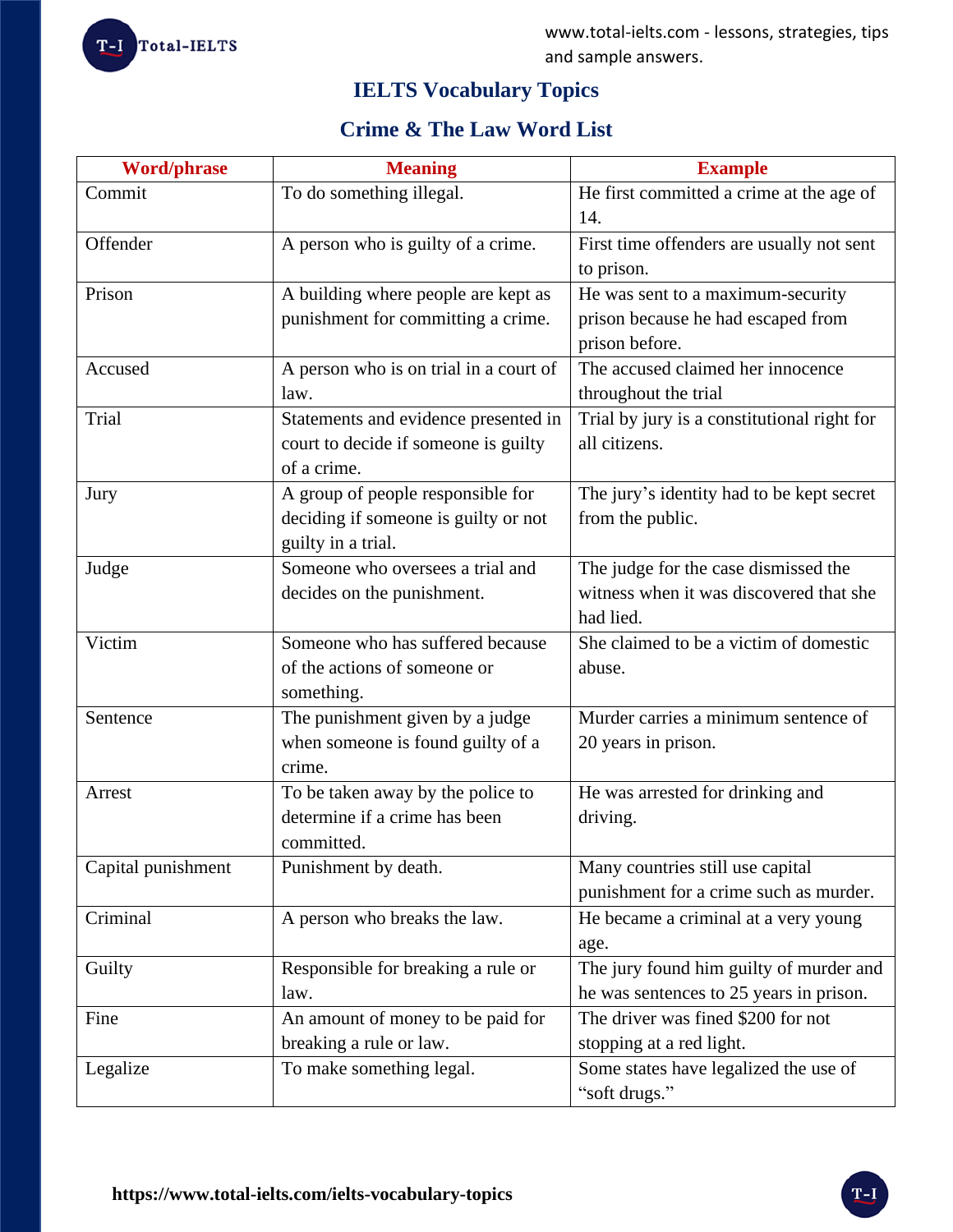# T-I Total-IELTS

www.total-ielts.com - lessons, strategies, tips and sample answers.

| Evidence            | Reasons for believing something is<br>true or not true.                                                                             | At the end of the investigation, the<br>police dropped the case due to lack of<br>evidence.                  |
|---------------------|-------------------------------------------------------------------------------------------------------------------------------------|--------------------------------------------------------------------------------------------------------------|
| Verdict             | The decision made after considering<br>all the facts in a trial.                                                                    | After 2 days, the jury reached a verdict<br>of not guilty.                                                   |
| Convict             | Someone who is in prison for<br>committing a crime.                                                                                 | He found it very difficult to find a job<br>because he was an ex-convict.                                    |
| Parole              | Giving permission for a prisoner to<br>be released from prison before their<br>sentence is finished.                                | She was released from prison on parole<br>for good behavior                                                  |
| Re-offending        | To commit crime again and again.                                                                                                    | The re-offending rates for ex-convicts is<br>very high.                                                      |
| Soft on crime       | Not to impose strict punishment for<br>crime.                                                                                       | Policies that are soft on crime usually<br>mean a lot of crime goes unpunished.                              |
| Zero tolerance      | Applying the law very strictly. All<br>crimes are punished.                                                                         | The city authority's zero tolerance<br>policy resulted in a huge increase of the<br>prison population.       |
| Rehabilitation      | The process of leading a normal life<br>after a prison sentence.                                                                    | The government has prioritized<br>rehabilitation programs for convicted<br>criminals.                        |
| Deterrent           | Something that makes somebody less<br>likely to do something.                                                                       | Long prison sentences are a deterrent to<br>committing crime.                                                |
| Ban                 | An official rule that says something<br>is not allowed.                                                                             | He was banned for driving for 6 months<br>for constantly using his mobile phone<br>while driving.            |
| Law-abiding citizen | People who respect and obey the<br>law.                                                                                             | John has always been a law-abiding<br>citizen and has never been in trouble<br>with the law.                 |
| Probation           | When a convicted criminal has to see<br>an official at regular intervals to<br>check they are not involved in<br>criminal activity. | Since it was his first offense, he was<br>placed on probation for 6 months rather<br>than be sent to prison. |
| Suspect             | A person the police think is<br>responsible for a crime.                                                                            | She was the prime suspect in the<br>investigation because she had no alibi.                                  |
| Alibi               | Evidence that someone did not<br>commit a crime because there were<br>in another place when it happened.                            | He was in hospital when the crime was<br>committed so his alibi was solid.                                   |